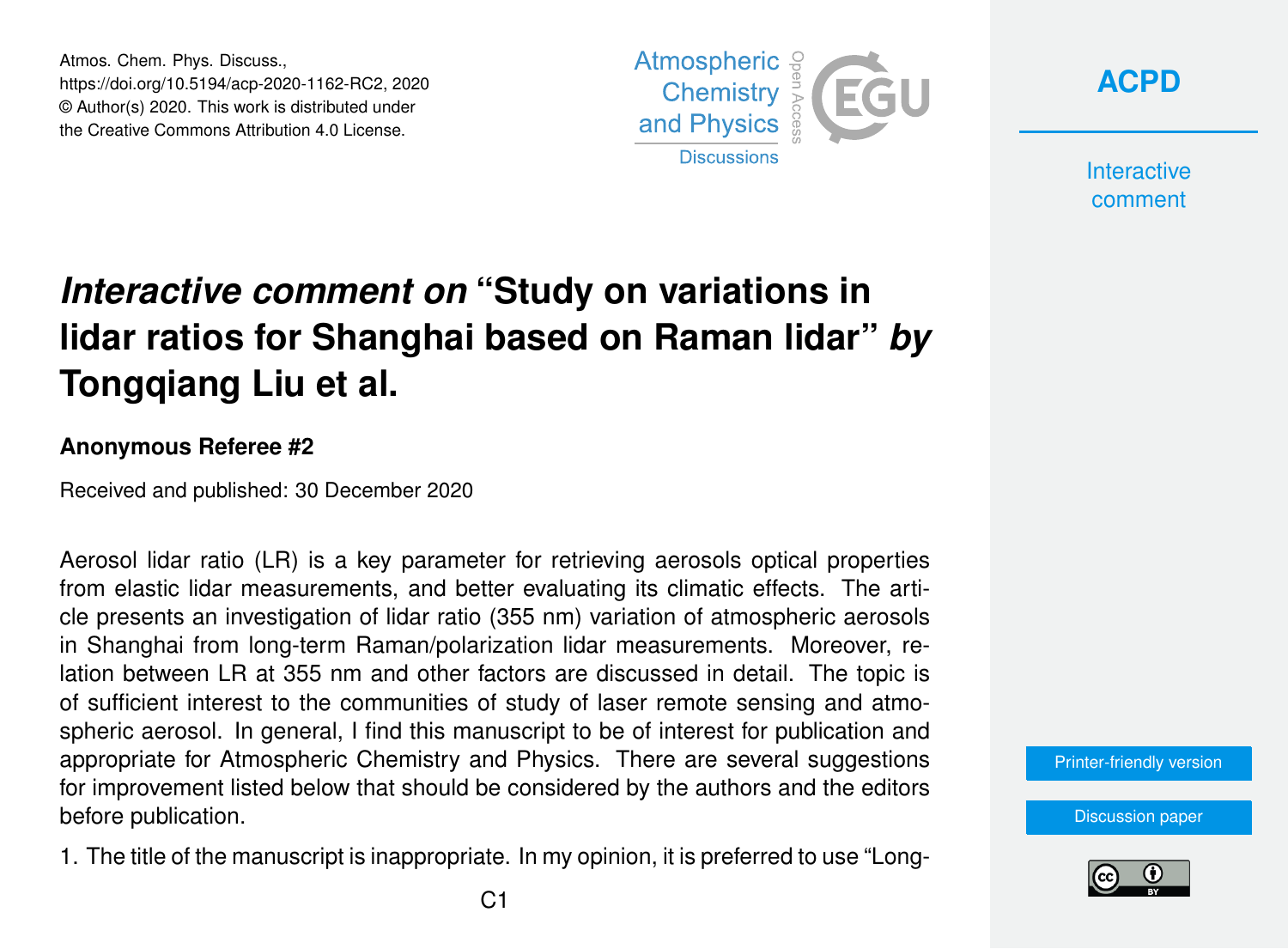term variation of aerosols lidar ratio in Shanghai based on Raman lidar measurement".

2. This study discuss distribution of lidar ratio at 355 nm, it is suggested that the authors have to clearly specify it throughout the manuscript, especially mark "lidar ratio (355 nm)" in all figures.

3. Honestly speaking, this study cannot provide enough valuable LR information for improvement of the CALIPSO lidar retrieval. Because CALIPSO algorithm need LR at 532nm for seven aerosols types, not that at 355nm. However, LR at 355nm in this study would be very useful for the EARTHcare lidar in the future. Please rewrite sentences in Line 64-66.

4. Line 60-61: combine citations to "Noh et al., 2007 and 2008". Similar to citations in line 118. Please check such problem throughout the manuscript.

5. Section 2: retrieved method of aerosol optical properties from Raman lidar is widely used and almost common knowledge among lidar community. The authors do not modify or improve the method in this study at all. So, it is suggested that section 2.2 could be compressed. More important information (such as lidar data correction) should be briefly introduce in section 2. For example, overlap correction is very important before retrieving LR from Raman lidar observation. Improper overlap correction would lead to large uncertainty.

6. LR is a really complicated parameter which not only depends on aerosol types. It is hard to identify aerosol type from LR only, without additional independent information. The authors claimed that dust aerosol is usually distributed around 1-2 km, according to range of LR variation. This conclusion is inconsistent with statement in line 193- 194. It should be noted that depolarization ratio can identify dust from other aerosol reasonably, rather than LR. Please rewrite the sentences.

- 7. Page 9 line 247: I guess "an effort" should be "order".
- 8. Page 12 line 343: change "667-hours" to '667-hour'.

**[ACPD](https://acp.copernicus.org/preprints/)**

**Interactive** comment

[Printer-friendly version](https://acp.copernicus.org/preprints/acp-2020-1162/acp-2020-1162-RC2-print.pdf)

[Discussion paper](https://acp.copernicus.org/preprints/acp-2020-1162)